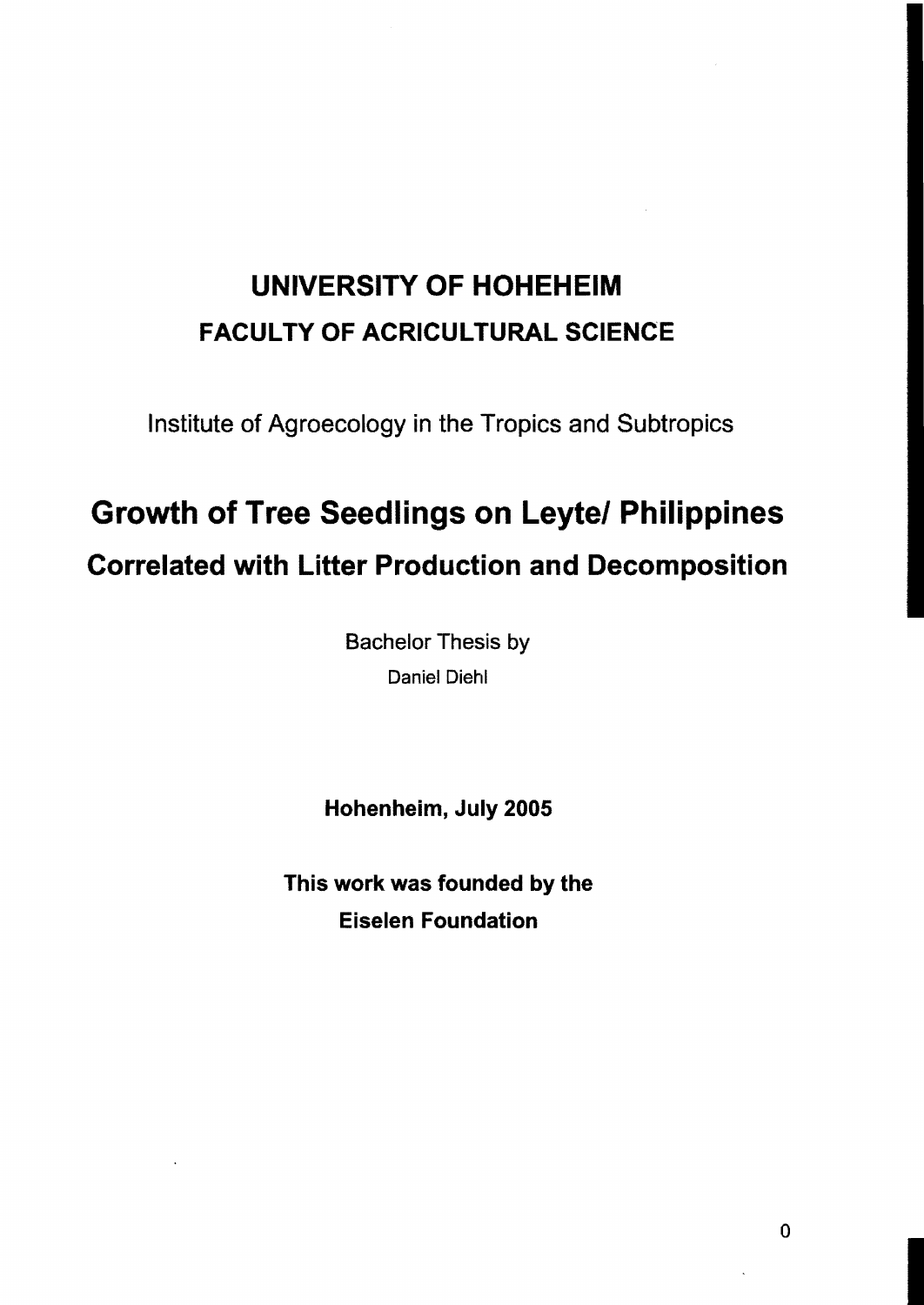## **5. Summary**

In the Philippines, more than 90% of the forests have been cleared. An annual deforestation rate of 1,4% was reported in the Countries Appendix of Mongabay.com. This development led to erosion and flooding in many mountainous areas. However, trees reduce surface run-off and protect the soil from raindrop impact. Furthermore, tree roots increase the permeability of lower soil layers and leaf litter has a great effect in facilitating infiltration. The special importance of forest cover to soil protection in watershed areas is widely recognized. In Leyte, Philippines, the socalled Rainforestation approach combines biodiversity and soil conservation through the use of indigenous tree species in degraded upland areas.

This study was focused on the initial growth period of ten indigenous tree species with special reference on litter dynamics.

Three indigenous Dipterocarp tree species, a fast growing pioneer species and six fruit tree species were planted under crown canopy of different density in June 2004. An inventory of the existing vegetation showed different species composition and densities of plants >1,5m height all over the study site. A wide spectrum of tree species was identified (40 different species) on site with Ficus being the dominant one (8-39% of all trees on different plots). According to the existing vegetation it was distinguished between closed canopy, open area and a banana plantation.

Litter fall and leaf litter decomposition rates were measured in a mixed reforestation site.

Litter was collected in 60 litter traps (0,25 m<sup>2</sup>, 50 x 50 cm) during the wet season.

The areas with closed canopy showed the highest litter production while in the open area open area least litter was produced.

Leaf litter summed up to 57% in average. However high percentages of coconut bark and branches were found. High percentages (38-67% for each subplot) of banana plants were found on the site. Nevertheless the amount of banana leaf litter collected was small (16%). The litter traps and their distribution were not appropriate to measure the litter production of banana. Hence impact of banana on litter dynamics might be important due to the high density of bananas (up to 900 bananas ha<sup>-1</sup>) and their medium ratio of carbon (C) and nitrogen (N) contents  $(C:N = 28)$ .